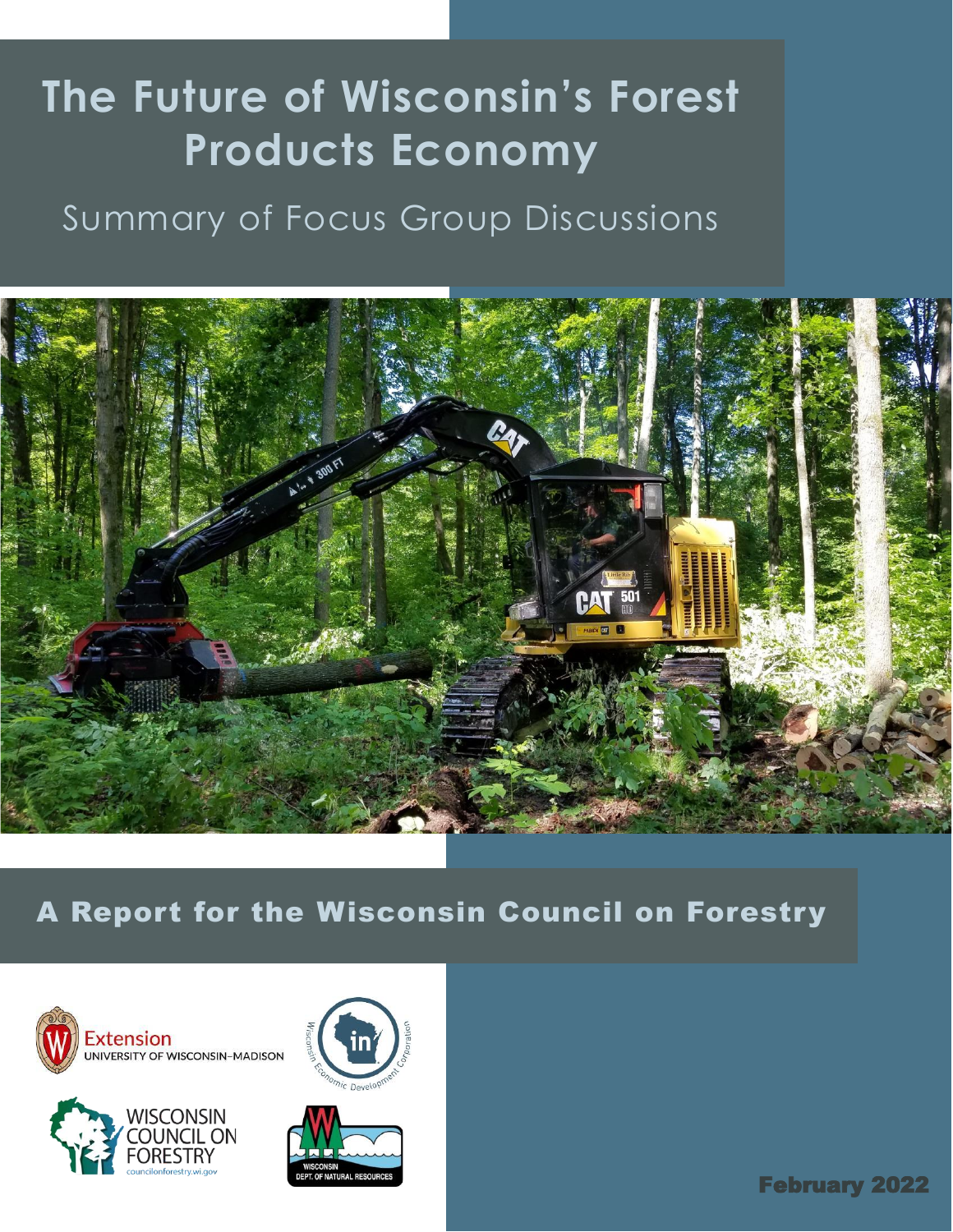# **TABLE OF CONTENTS**

| 1. WHAT'S WORKING WELL IN WISCONSIN'S FOREST INDUSTRY 5             |  |
|---------------------------------------------------------------------|--|
|                                                                     |  |
|                                                                     |  |
|                                                                     |  |
| 5. FOOD FOR THOUGHT – Questions to explore in further discussions13 |  |
|                                                                     |  |
|                                                                     |  |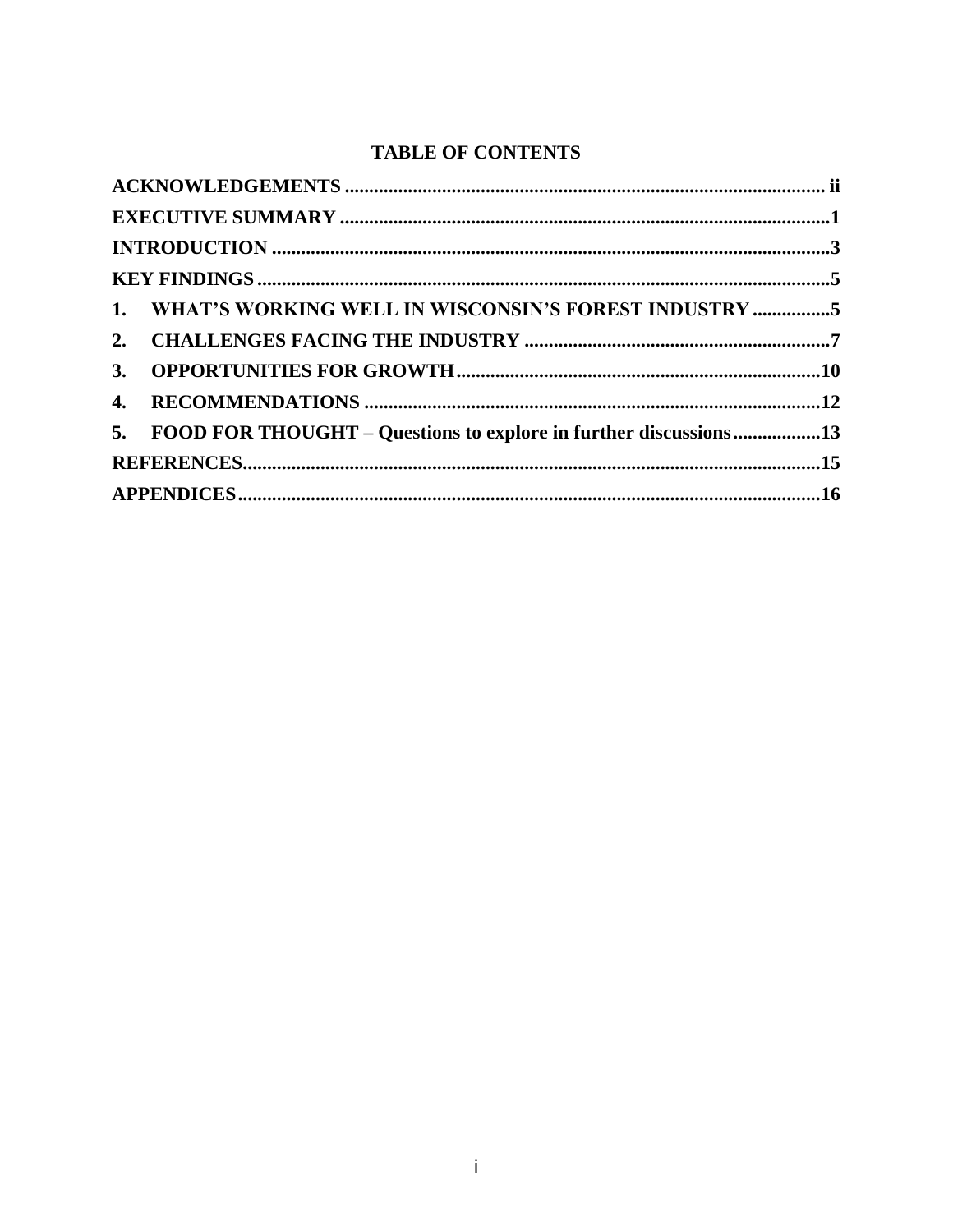#### **Acknowledgements**

We would like to acknowledge UW-Madison Division of Extension staff Evelyn Hammond, Bill Klase, and Ayse Okur Ozdemir, for writing this report, and Dr. Samuel Pratsch for his individual and his team's contribution to this project. This effort would not have been achieved without the significant contributions and assistance of the Wisconsin Economic Development Corporation Office of Rural Prosperity and the Wisconsin Department of Natural Resources, Forest Products Services program. We also appreciate the focus group participants whose views on the topic were used to write this report. Lastly, we thank members of the Wisconsin Council on Forestry and the REDS Strategic Planning Committee for their guidance and their role in data analysis.

#### **REDS Strategic Planning Committee**

Tom Hittle - Chair, Wisconsin Council on Forestry Matt Dallman - Vice Chair, Council on Forestry James Yach – Wisconsin Department of Natural Resources Heather Berklund – Wisconsin Department of Natural Resources Ram Dahal – Wisconsin Department of Natural Resources Scott Lyon – Wisconsin Department of Natural Resources Sam Rikkers – Wisconsin Economic Development Corporation Rachel Best – Wisconsin Economic Development Corporation Kietra Olson – Wisconsin Economic Development Corporation Crystal Rohde –Northwest Regional Planning Commission Kevin Englebert –East Central Wisconsin Regional Planning Commission Sydney Swan –Bay Lakes Regional Planning Commission Dennis Lawrence –North Central Wisconsin Regional Planning Commission Paul Fowler - Wisconsin Institute for Sustainable Technology Brian Conlan – Senator Tammy Baldwin's Office

#### **Production Team**

Tom Hittle - Chair, Wisconsin Council on Forestry Matt Dallman - Vice Chair, Council on Forestry Heather Berklund – Wisconsin Department of Natural Resources Collin Buntrock – Wisconsin Department of Natural Resources Scott Lyon – Wisconsin Department of Natural Resources Marcy West – Wisconsin Economic Development Corporation Kietra Olson – Wisconsin Economic Development Corporation Stacey Johnson – Wisconsin Paper Council Paul Fowler - Wisconsin Institute for Sustainable Technology

#### **Wisconsin Council on Forestry**

Tom Hittle, Chair Matt Dallman, Vice Chair Heather Berklund Michael Bolton Senator Janet Bewley Senator Mary Felzkowski James Hoppe Buddy Huffaker James Kerkman Rebekah Luedtke

Representative Beth Meyers Representative Jeff Mursau Kenneth Price Adena Rissman Erik Rantala Henry Schienebeck Paul Strong Jordan Skiff Jason Sjostrom William Van Lopik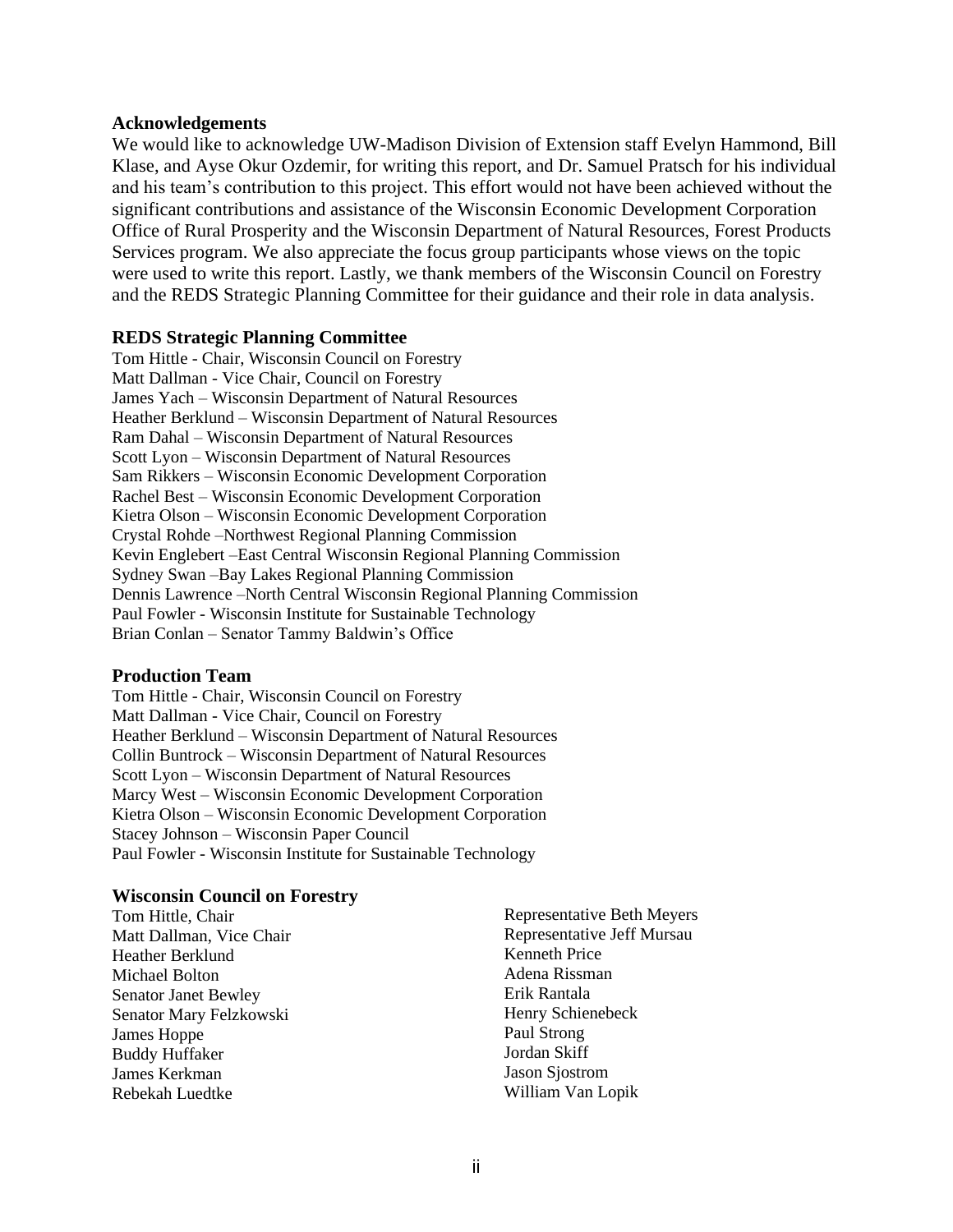# **EXECUTIVE SUMMARY**

Wisconsin's forest industry plays a critical role in supporting the sustainable management of the state's 17 million acres of forest land, which cover 46% of the state's total area. The industry has a substantial potential for growth and presents opportunities for investment. This project is a cross-sector collaboration aimed at engaging stakeholders across Wisconsin's forest products economy to identify priorities that will help the state better understand, enhance, and capitalize on existing timber industries and establish new market opportunities for Wisconsin's forest products. Due to the forest industry's contributions to the state economy, it is important that the industry receives the necessary support and investment to enable it to thrive sustainably.

In May 2021, the Wisconsin Council on Forestry, in its efforts to prepare for a Regional Economic Diversification Summit (REDS), held a series of two listening sessions during which a cross-sector group of landowners and forestry stakeholders from industry, community, education, government, environmental groups, and nonprofits met and discussed various issues concerning the industry. In addition, these listening sessions are part of a broader effort the Council is leading, along with our partners, to develop actionable strategies leading up to a REDS and other collaborative forestry initiatives.

An evaluation team from the University of Wisconsin–Madison Division of Extension Natural Resources Institute analyzed data from 11 focus group discussions held on May  $6<sup>th</sup>$  and  $11<sup>th</sup>$ , 2021. The recorded discussions were transcribed using a transcription software, Otter.ai, and analyzed by the evaluation team. In summary, the themes that emerged from the focus group discussions from the questions posed to the participants are highlighted below:

#### **1. What's working well in Wisconsin's forest industry**

- − Long history of forestry and availability of resources in Wisconsin
- − Availability of infrastructure and equipment for the forest industry
- − Availability of markets for certain forest products
- − Sustainable forest management supported by laws and stewardship programs
- − Collaborations within the industry and good relations between the state and industry

# **2. Challenges facing the forest industry**

- − Support of and improvements to mills in the state
- − Limited or non-existent markets for some forest products
- − Attracting and retaining workers in the forest industry
- − Barriers associated with high costs and limited transportation
- − Restrictions to practicing forestry and use of forest products
- − Public perceptions of forests and forestry
- − Climate change and associated mitigation practices
- − Maintaining healthy and productive forests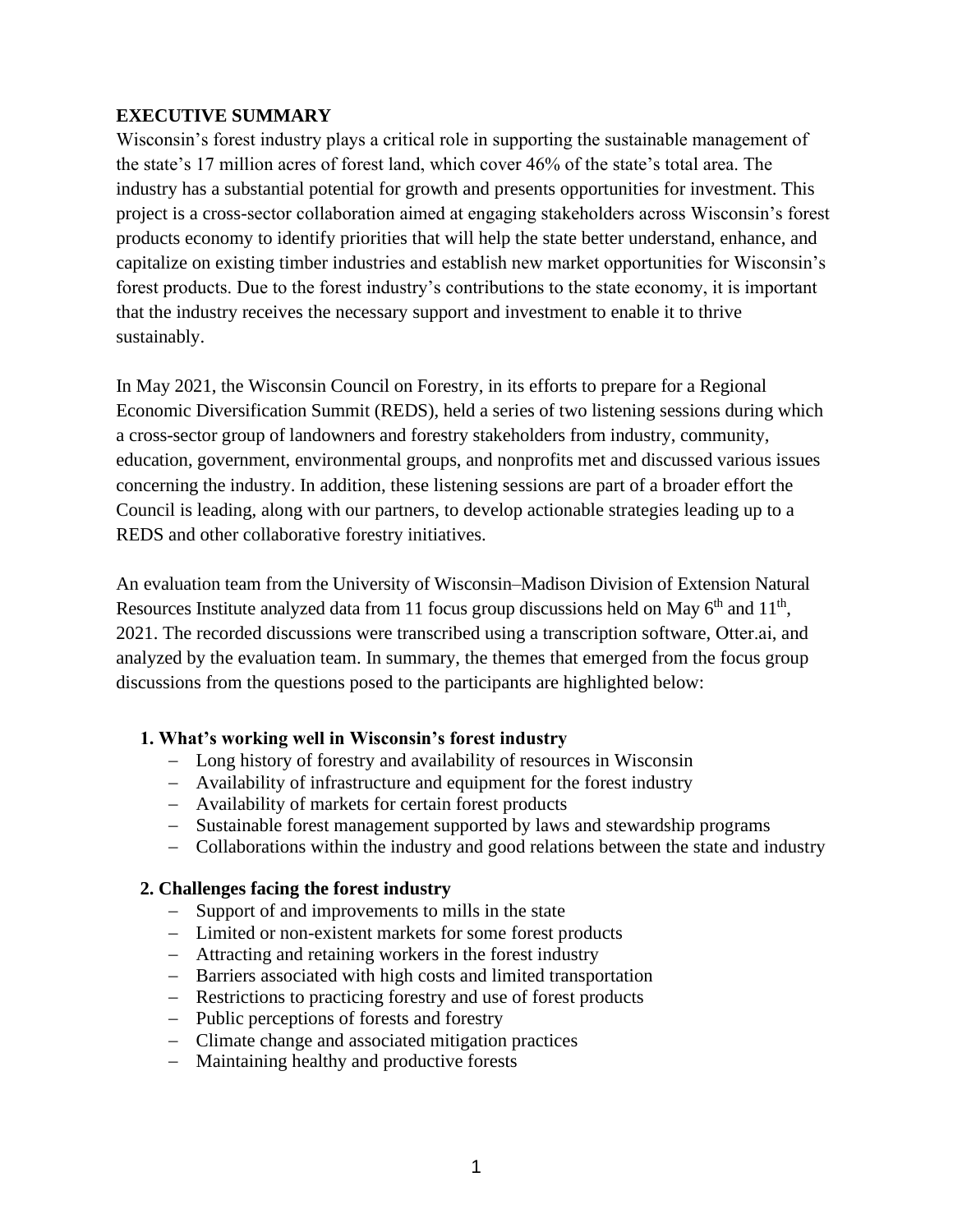# **3. Opportunities for growth**

- − Increase engagement of communities and cooperatives with their forest industries
- − Identify new markets for the forest industry
- − Specialty products and products with increasing demand
- − Paper products replacing plastics

#### **4. Recommendations**

- **i. Policy**
- − Support industry and woodland owners by prioritizing sustainable forest management and cost-effective practices
- − Support ongoing success in forest industry and encourage new investments

#### **ii. Communication**

- − Promote and expand collaboration and communication among stakeholders towards improved working relations, productive discussions, and statewide commitment and involvement
- − Increase public awareness of the quality, sustainability, and benefits of forest products to individuals and communities

# **iii. Collaborations with educational institutions**

- − Invest in education, workforce development and youth outreach by involving parents and teachers in educational efforts. Also, strengthen connections between industry and all levels of education
- − Promote scientific, research-based improvements and learn from local and global best practices

# **iv. Products**

− Diversify and upgrade production and product types, follow market changes to remain competitive, and be prepared to adapt to new disruptions including natural disasters

#### **v. Transportation and infrastructure**

- − Improve infrastructure and transportation
- − Provide high speed internet
- − Build more concentration yards
- − Create shorter hauls
- − Lessen road regulations

#### **5. Food for thought – Questions to explore in further discussions**

- − Impact of natural disasters
- − Transportation
- − Making mills economically viable
- − Role of community in the forest industry
- − Creation of niche markets
- − Building partnerships
- − Impact of regulations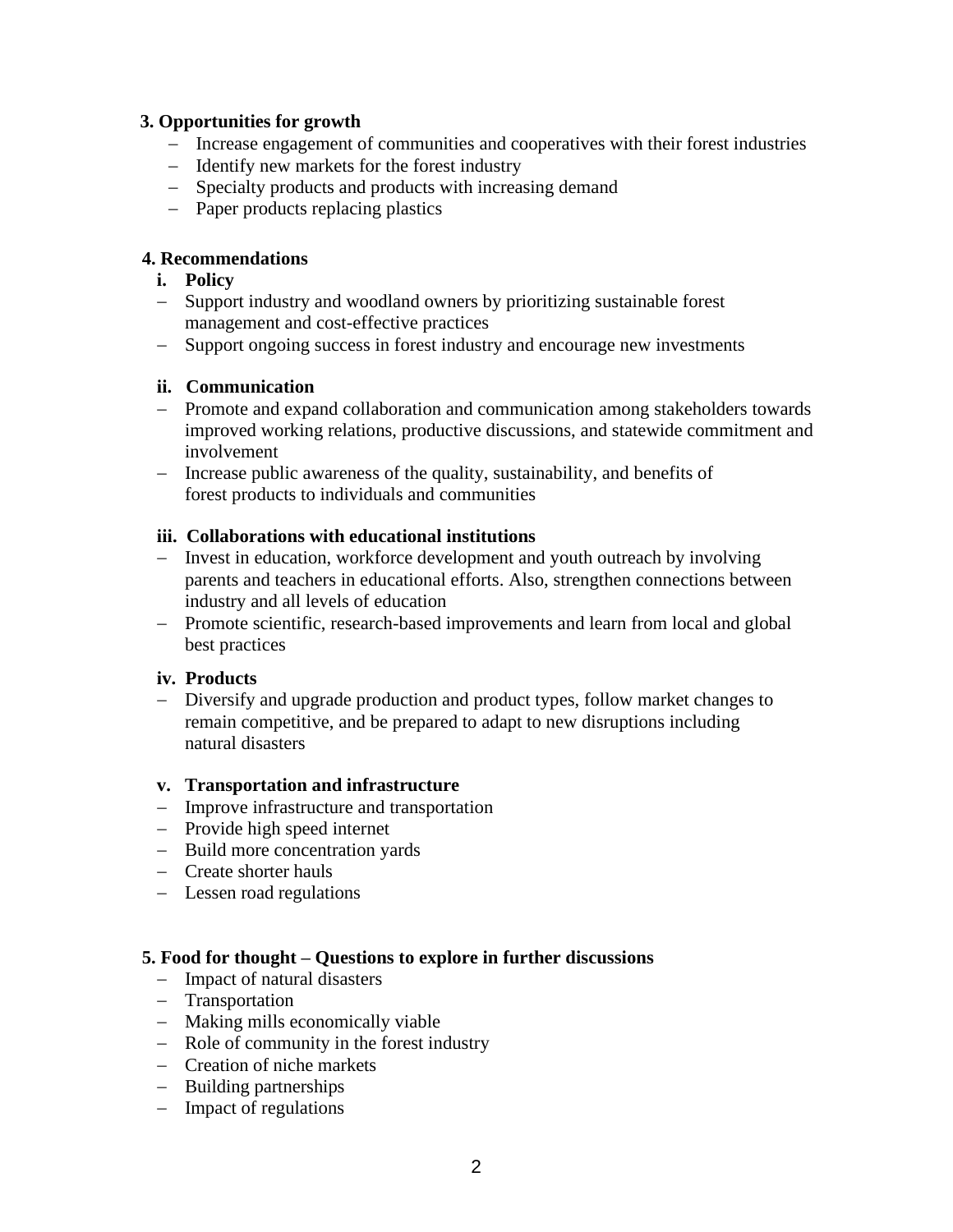# **INTRODUCTION**

Forests play a vital role in national economies. They provide various production inputs, environmental goods, food, fuel, medicines, household equipment, building materials, and raw materials for industrial processing. Healthy and vigorous forests provide essential wildlife habitats, help to ensure clean water and air, and are critical in mitigating the effects of climate change. In Wisconsin, the forest industry also supports the sustainable management of the state's 17 million acres of forest land, which cover 46% of the state's total area. Research shows that the industry provides over 60,000 full- and part-time jobs, a total output of about \$25 billion and value-added of over \$7 billion (Wisconsin Department of Natural Resources, 2021). Among industries in Wisconsin, the forest products industry is ranked  $11<sup>th</sup>$  in terms of the number of fulland part-time jobs, third in industry output, and ninth in value-added in the state (Wisconsin Department of Natural Resources, 2021). Considering the contributions the forest industry makes to the state's economy, it is important that the industry receives the necessary support and investment to enable it to thrive sustainably.

The Wisconsin Council on Forestry and its partners, at the request of Governor Tony Evers, initiated a collaborative process to facilitate a Regional Economic Development Summit (REDS) with the goal of helping the state better understand and capitalize on enhancing existing timber industries and establishing new market opportunities for Wisconsin's forest products. Through REDS, the U.S. Economic Development Administration (EDA) works directly with stakeholders to leverage and align federal, state, and local project implementation resources for specific economic development strategies and priorities.

In May 2021, the Council on Forestry held a series of two listening sessions to develop actionable initiatives as a critical component of the REDS process. During these listening sessions, a cross-sector group of landowners and forestry stakeholders from industry, community, education, government, environmental groups, and nonprofits met and discussed various issues concerning the industry. This evaluation report highlights the key findings from the discussions.

#### **METHODOLOGY**

Representatives from the Council on Forestry, the Wisconsin Department of Natural Resources (WDNR) the Wisconsin Economic Development Corporation (WEDC) and the Evaluation Unit from the UW–Madison Division of Extension Natural Resources Institute developed an interview guide with five questions (Appendix A) for the focus group discussions (listening sessions), which were held on May  $6<sup>th</sup>$  and  $11<sup>th</sup>$ , 2021 on Zoom. The discussions from 11 breakout rooms were recorded and transcribed using transcription software Otter.ai.

The Evaluation team cleaned the transcripts to ensure that what was said in the recordings reflected what was captured by the software in the transcripts. The transcripts were then analyzed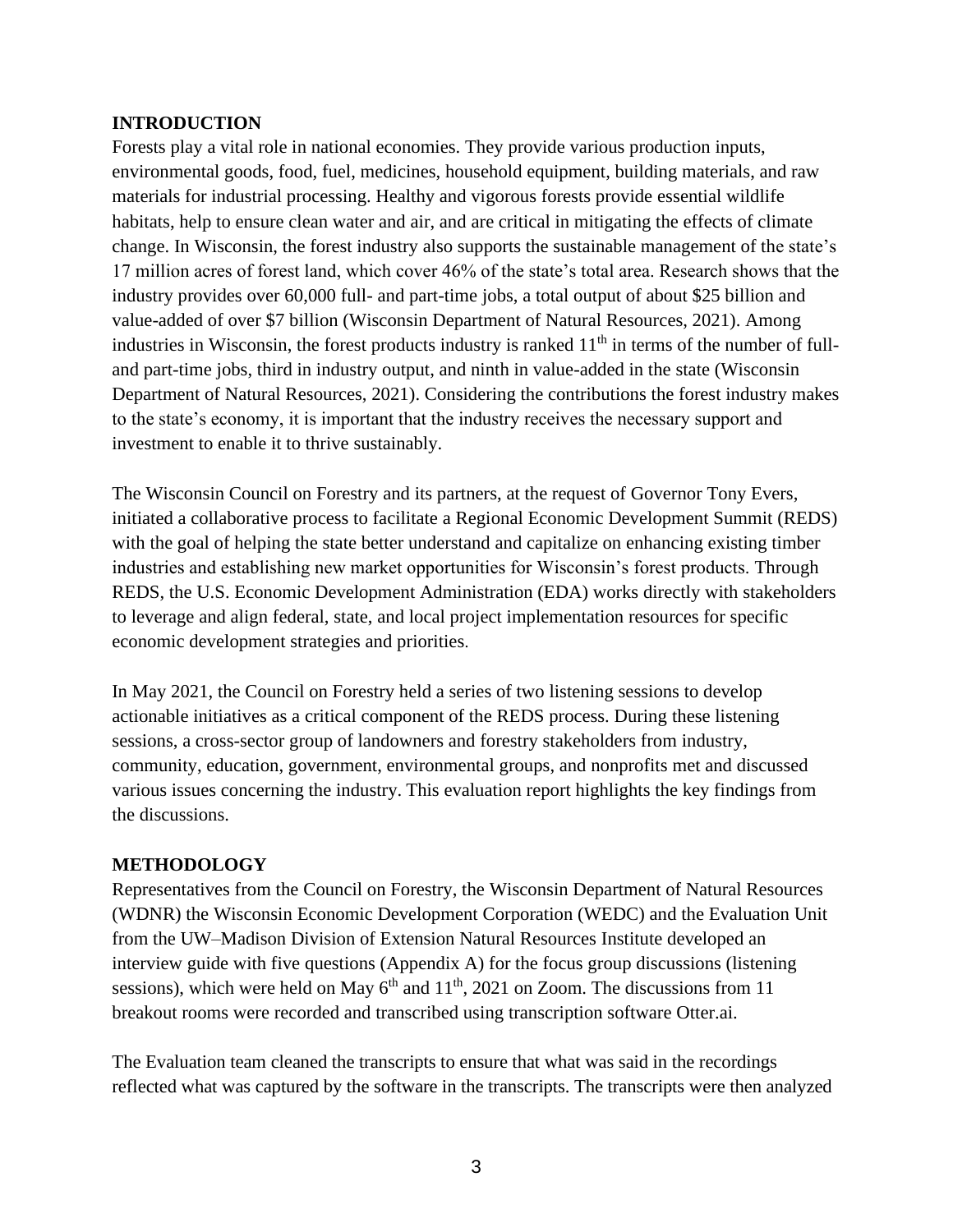and evaluated. To facilitate the data analysis process, the evaluation team created themes based on the interview guide (Appendix A). Using these themes, each team member coded the first transcript (Breakout Room 6 of May 6) separately. The team then met and discussed the codes. After a robust discussion, team members agreed on rephrasing some of the themes and codes. This step was important to create a standard coding scheme and codebook. Subsequent transcripts were coded using the coding scheme and codebook. As data analysis continued, more themes emerged and were included in the codebook.

To enhance validity of thedata analysis process, a "data jam" was performed after three transcripts from the focus group discussions had been analyzed. During the data jam, the analysis process was explained to Council members and other participants. Feedback from the data jam was incorporated into the process and informed analysis of subsequent transcripts.

This report is a summary of the responses from the 11 breakout focus groups. Themes mentioned in only a single breakout group were not covered in this report but were captured and provided in tabular format to the Council on Forestry. The intent of this report is to highlight the emerging themes shared by a majority of forestry stakeholders. The final list of themes included the following:

- 1. What's working well in Wisconsin's forest industry
- 2. Challenges facing the industry
- 3. Opportunities for growth
- 4. Recommendations
- 5. Food for thought Questions to explore in further discussions

#### **LIMITATIONS OF THE EVALUATION**

Although the transcription software captured most of what was recorded during the discussions, there were a few instances where the recording was indecipherable. However, this did not affect the entire transcript since the preceding and subsequent portions of the discussion were correctly captured and transcribed. In addition, the listening sessions represent a snapshot in time, and therefore do not capture every perspective or opinion among the forestry community. It should be noted that responses may be represented across multiple themes since respondents represented different sectors of forestry and areas of the state. Furthermore, quotations included in this report are intended to provide specific insights regarding conversations that took place during the listening sessions but may only represent the viewpoint(s) of a specific individual or organization.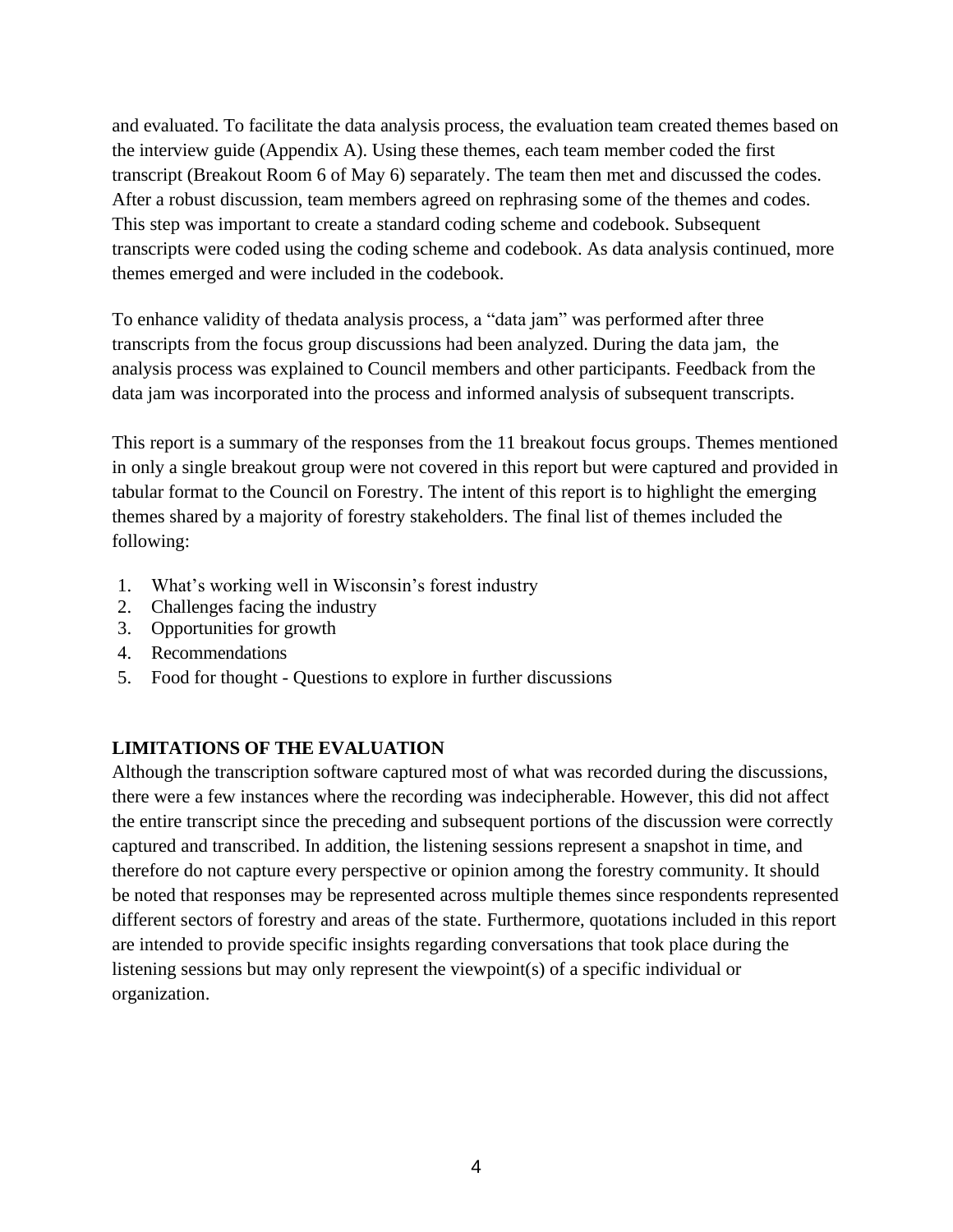# **KEY FINDINGS**

In this section we discuss the key findings based on the emerging themes from the focus group discussions.

# **1. WHAT'S WORKING WELL IN WISCONSIN'S FOREST INDUSTRY**

# ▪ **Long history of forestry and availability of resources in Wisconsin**

Participants noted that the forest industry has a long history in Wisconsin. One of them described logging in the following way:

*"... It's part of our heritage, it's part of just our fiber, our fabric of the way that our state has been for so long. It's kind of a rich history. And it's something that, like logging, it's something that is generational, it keeps going forward, year after year, generation after generation..."*

This rich history was attributed to the availability of the resources (forests), diversity of tree species in the state, and a culture that supports harvesting of timber. Additionally, the state has a good wood basket*,* and most tree species are well utilized and managed. Because of their high quality, Wisconsin's timber and forest products has advantages over species and products produced in other parts of the country.

# ▪ **Availability of infrastructure and equipment for the forest industry**

A well-established and robust infrastructure for managing timber (logging and trucking firms) was touted as being responsible for the flourishing industry in Wisconsin. A participant clarified that the infrastructure makes logging easier, and the availability of trucking firms enhances the transport of timber to buyers not only across the state but also across the country.

Coupled with available infrastructure are secondary industries that support forest products industries. A participant elaborated how these two factors work together for the benefit of the industry:

*"...The positive then is the total integrated systems. Okay, in addition, and I say ... the amount* [sic] *of companies that are making support equipment, rollers, bearings, whatever, felts, and shipping stuff all over the world, gives us a huge advantage..."*

# ▪ **Availability of markets for many forest products**

Many of the participants noted that there is a strong market for certain forest products, such as hardwood timber, chips, sawdust, bark, pulp, and low-grade forest products. This has been made possible by established and stable sawmills in the state. Some of these mills were recognized for diversifying their products to adapt to market demands. This has strengthened the forest products industry. However, market challenges exist in certain situations and in some parts of the state.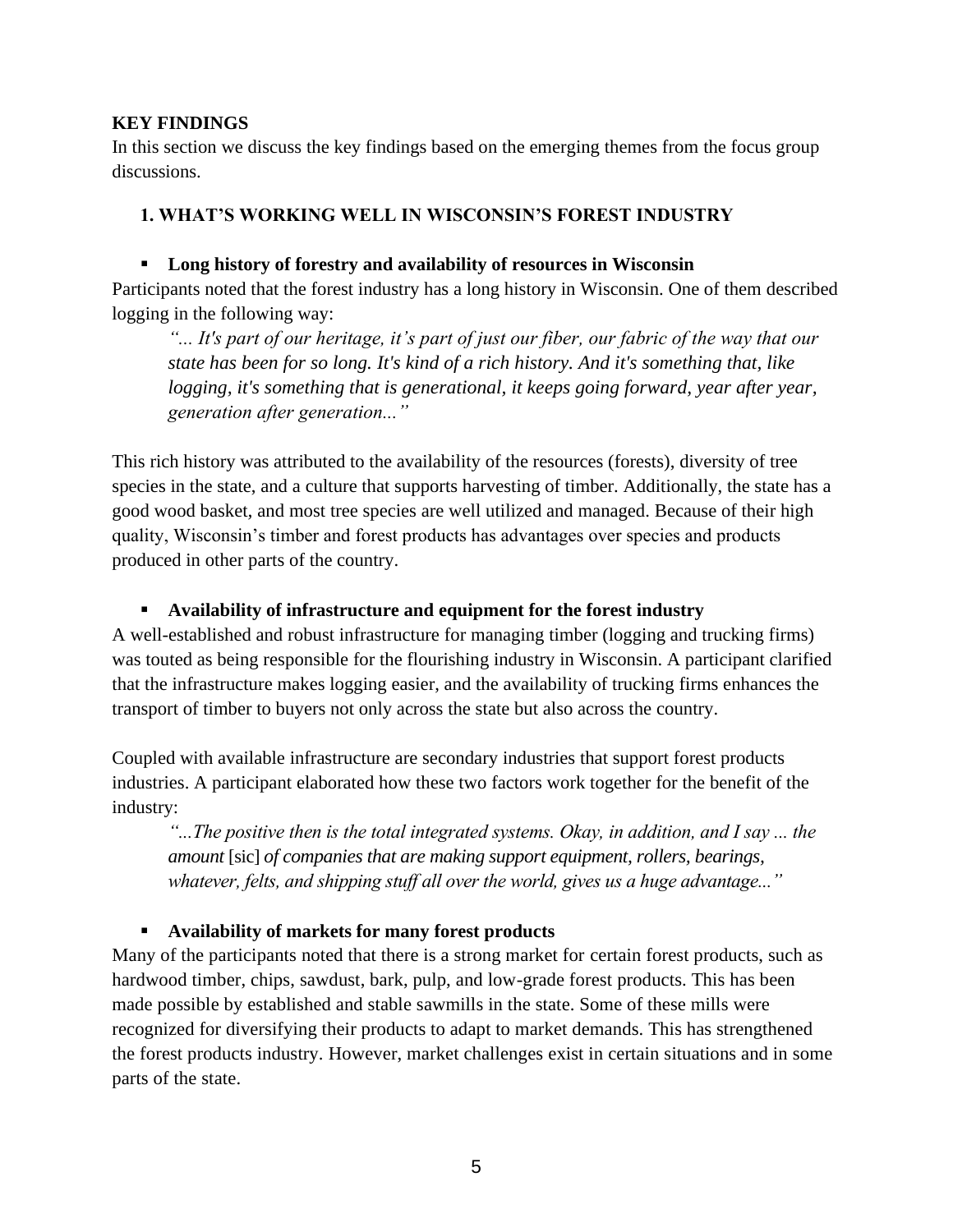Participants also identified the impact small family businesses have had in support of the industry. Some of these family businesses operate sawmills, which ensures a constant supply of products for the market.

▪ **Sustainable forest management supported by laws and stewardship programs**  The forestry industry in Wisconsin is doing well because of a culture of conservation and strong support for responsible, active forest management. A participant remarked that most landowners in Wisconsin have a good understanding of the need for forest management and the benefits it provides for other forest uses such as recreation, wildlife habitat, etc. Participants found the Forest Crop Law, Woodland Tax Law, and Managed Forest Law agreeable due to advantages such as low taxes for landowners:

*"... There's a long history in Wisconsin, a partnership with our legislature, going back to the Forest Crop Law, Woodland Tax Law, Managed Forest Law now, that has led to this culture of promoting harvesting in Wisconsin for sustainable forestry. And those tax laws require that these forests be managed sustainably, and that we do our best when they're young to get that small wood out so that we can move towards the quality of the forest..."*

Some participants pointed out that although there are some disadvantages to the laws, they make long-term sustainable forest land ownership achievable due to low taxes. The laws also guarantee habitat protection and sustainable forest management.

The Knowles–Nelson Stewardship Program was recognized for preserving natural habitats, protecting water quality, and increasing opportunities for outdoor recreational activities. The forest certification systems adhered to by businesses and landowners in the state were commended for ensuring sound forest management and maintaining water quality throughout the state. Additionally, the state's long term forest action and wildlife plans were commended for ensuring that forests are well managed not only presently but also in the future.

# ▪ **Collaborations within the industry and good relations between the state and industry**

Participants noted that the existing good relations between landowners, industry, and the state; and their ability to come together to share ideas and experiences have worked well for the industry. Also, the strong support from the state exemplified by good work relations between the Wisconsin Urban Forestry Council, the Department of Natural Resources (WDNR), and the industry and landowner associations emerged as one of the things working well in the industry. A participant explained that the partnerships between industry, the WDNR, County Forests, and the United States Forest Service have worked well to provide a constant supply of timber for the market. Another described the role of the DNR to direct landowners towards sustainable forest management: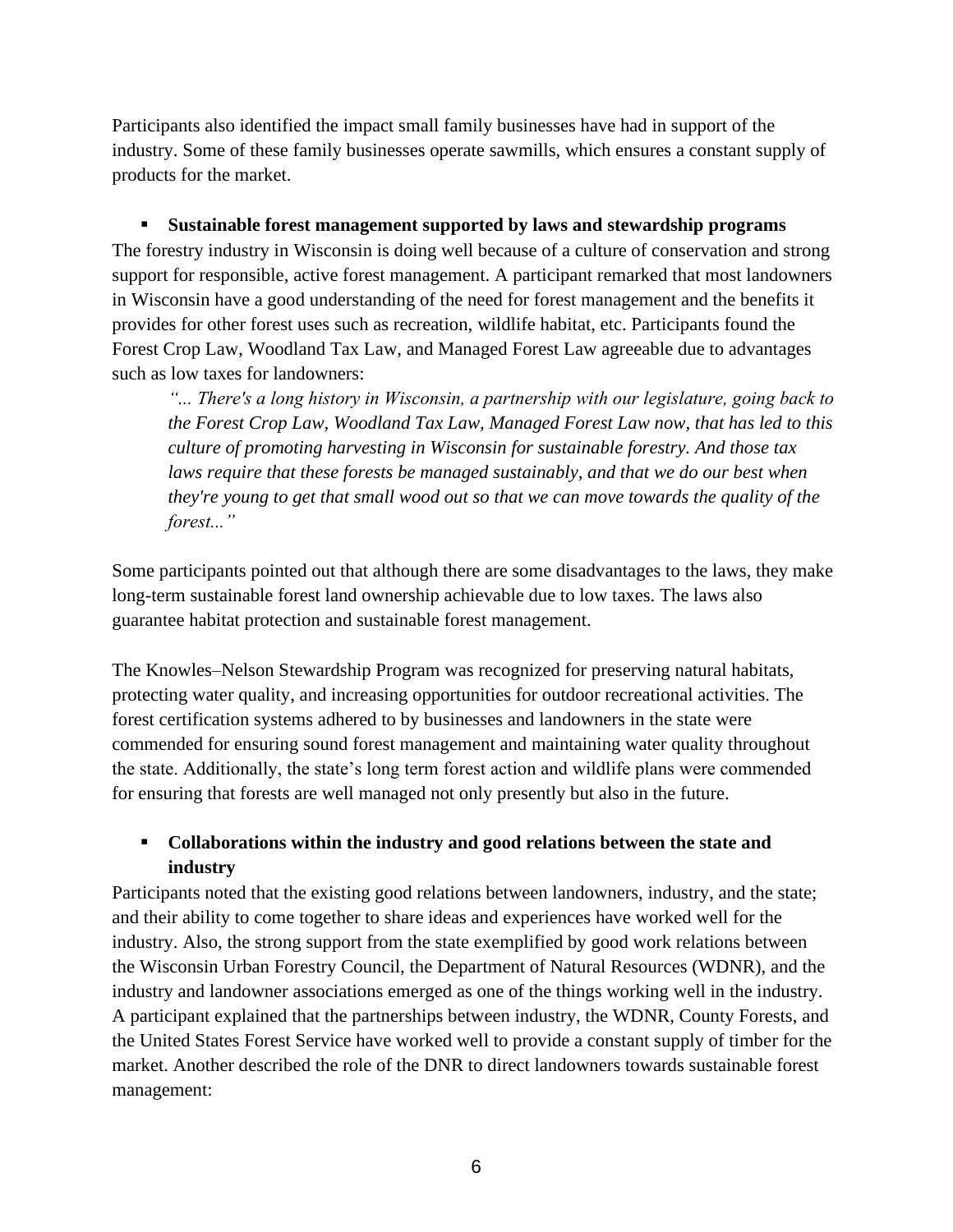*"...The partnership of individual DNR foresters in each county working with the*  landowners in that county and getting them started. Not serving in their current role, *not necessarily taking over the role of a private consultant or an industrial forester but making that initial contact and kind of doing some hand-holding to move landowners along the path of sustainable management. And I think that alone has made a huge difference in the state..."*

The WDNR's role in supporting forest products businesses was mentioned as working well for the industry. A participant described the personal relationship he has with the WDNR:

*"... I have a direct line to our DNR forest products. And I have a direct line to our DNR urban forestry... So those things are working. And having that direct line and having always an ear is something very important to me..."*

Furthermore, collaboration and coordination between local, state, and federal forest management agencies were cited as important contributors to the regular supply of forest products:

*"... Cross-ownership coordination, you know, Good Neighbor Authority, stewardship, contracting, the coordination that we're now seeing between federal and state and county and local governments. I think that that's absolutely critical because we can't manage our land based on ownership, property lines..."*

# **2. CHALLENGES FACING THE INDUSTRY**

#### ▪ **Support of and improvements to mills in the state**

Most participants stated how important the mills in the state are and how the loss of one has significant impacts on the practice of forestry, rural communities, the forest industry, and other related industries. Additionally, many recognized that the industry cannot change quickly to react to market conditions. Some identified the lack of political will to support converting mills to other products, while others stated that communities are not prepared to support a changing forest industry. There were frequent discussions on ownership of and investments in the mills, and these centered on the profit-driven viewpoint of out-of-state/foreign investors. Participants noted a lack of investment in the industry and a lack of empathy for local communities and industries.

*"... There's some areas where we are not evolving or where we're challenged to evolve, and that is in the area of adapting the existing mills, the mills that we have in Wisconsin. I said that that our mill is continually working to develop new products. Well, that has to be happening across the board and some way of supporting industries to do that. Some way of attracting investment capital from large corporations to be invested in the state..."*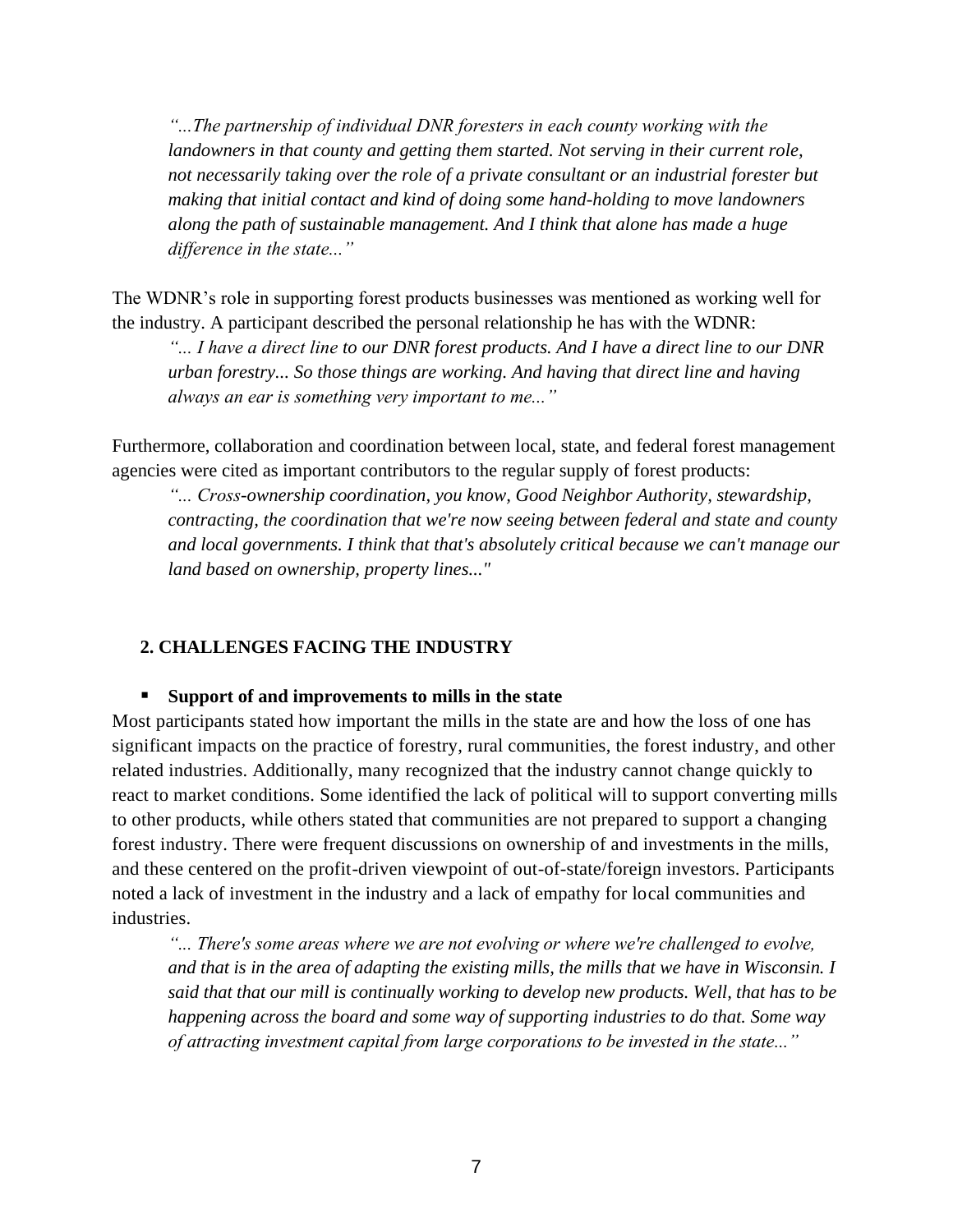# ▪ **Limited or non-existing markets for some forest products**

Many of the participants recognized that Wisconsin is fortunate to have markets for pulpwood, and cited examples of other states that do not. Still, they acknowledged that there were parts of the state and situations where you cannot find buyers for pulpwood.

Additionally, participants mentioned that there were few or no markets for some species (e.g., white pine), low-grade or small-diameter wood, tops of trees/biomass, and milling residues. Some pointed to high wood costs in the lake states and cheaper alternatives in other countries for the lack of markets in Wisconsin. Others stated that the improvements in harvesting technology have resulted in an overproduction of pulpwood:

*"...In order to get good management and new forests growing on our landscape, we have to deal with a lot of low-grade lumber and lower value wood, such as pulp wood, and those markets have gotten worse, if not better at all, we always hoped. And access isn't the issue, it's markets that are the issue. There's a misconception that we* [Southwest] Wisconsin] *don't, it's too hard to get it out of the woods here, that's really not the case, it's, in some cases, we can't give wood on the roadside away down here, because they just don't have a place to take it..."*

# ▪ **Attracting and retaining workers in the forest industry**

The age of the current work force and the lack of trained replacements were mentioned many times. Some of the comments regarding fewer people entering the forest industry or considering it as a career were related to people's perception of the industry (see "Public perceptions of forests and forestry"). This has resulted in declining enrollment in training and educational programs (either at high schools or technical colleges) for the industry and fewer pursuing advanced degrees in forest industry related fields from Wisconsin's universities.

Participants further noted the high costs of equipment for harvesting and extraction of timber was a barrier for many, especially younger people who may lack collateral to get a loan. The high cost for training and worker compensation for forestry employees was also recognized, along with people leaving the industry due to it being hard work and the long hours:

*"... Labor is a challenge. I've got, again, peers that aren't running at full capacity, because they can't get enough labor,... I've got peers that right now, that have eliminated their attendance policies, because if they enforce them, they wouldn't have enough people to run their mills, that's, that's how dire of a situation it is..."*

#### ▪ **High costs and limited transportation**

There was a good amount of discussion on the impacts of the high costs for the forest industry and lack of some infrastructure. High costs for landowners included expensive management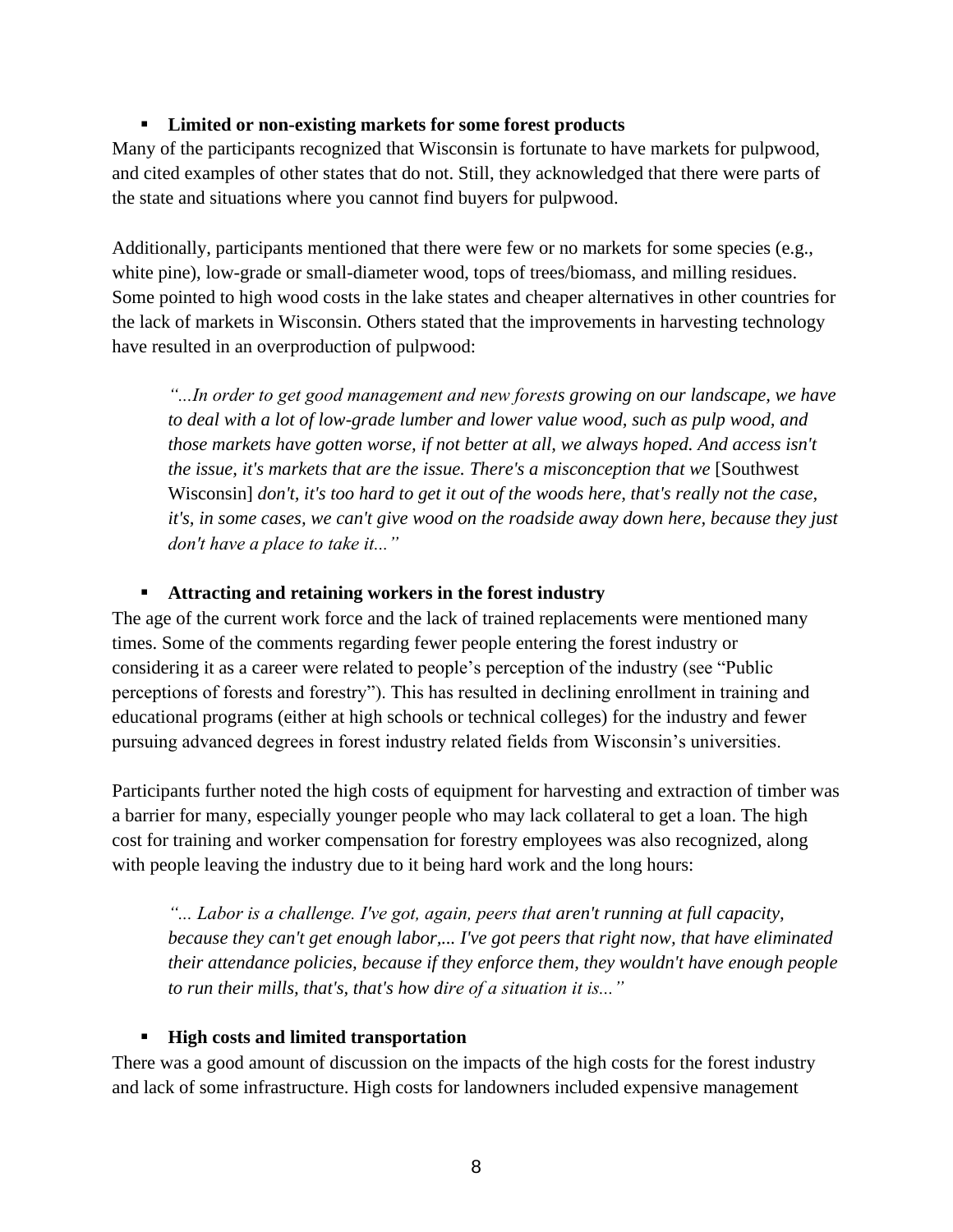plans, equipment purchase and maintenance, insurance, and high property tax rates. Some stated that even enrolling in the Managed Forest Law program (which was recognized as something not everyone wanted to do) did not bring property taxes down to a level on par with agricultural lands.

Many participants identified the limited services provided by railroads as being a problem. A lack of access to rail service, loading facilities, and container yards leads to more reliance on trucking and subsequent higher costs. Other barriers recognized were a lack of highspeed internet throughout the state and higher production and transportation costs due to a focus on 100-inch sticks versus tree-length systems.

# ▪ **Restrictions to practicing forestry and use of forest products**

Some participants noted that state or federal regulations (primarily due to insect and disease restrictions but others as well) were making it difficult/expensive to manage timber and potentially deterring investors.

Additionally, regulatory hurdles and building codes were limiting biofuel industries and mass timber use, respectively. The challenge of maintaining SFI and FSC certification was raised, and that the introduction of other restrictions was causing problems:

*"... Currently between, you know, insect and disease or oak wilt restrictions, we certainly have a lot of challenges with maintaining our certification, whether it's SFI or FSC. And the requirements there...."*

# ▪ **Public perceptions of forests and forestry**

There were many comments regarding the public's disconnectedness from the forests and forest industry in Wisconsin. Citizens were said to be unaware of the status of Wisconsin's forest resources, their sustainable management, and the products that come from it. This has led to a decline in the desire to enter the industry, the use of alternative materials/products other than those from forests, and more people wanting to preserve forests rather than sustainably manage them. Some participants concluded that these factors were why there was little awareness/interest in mill closures and the impacts those have on local communities. Additionally, participants mentioned the use of forests for recreation is growing in the state. Citizens see forests as a place to play and see wildlife and not necessarily for timber production.

# ▪ **Climate change**

The impacts of a changing climate were recognized by several participants. Some mentioned that less severe winters and reduced snowfall were limiting the ability to conduct harvests in winteronly habitats. Others noted that predicted increases in rainfall amounts and bigger weather events could restrict harvesting to winter months only.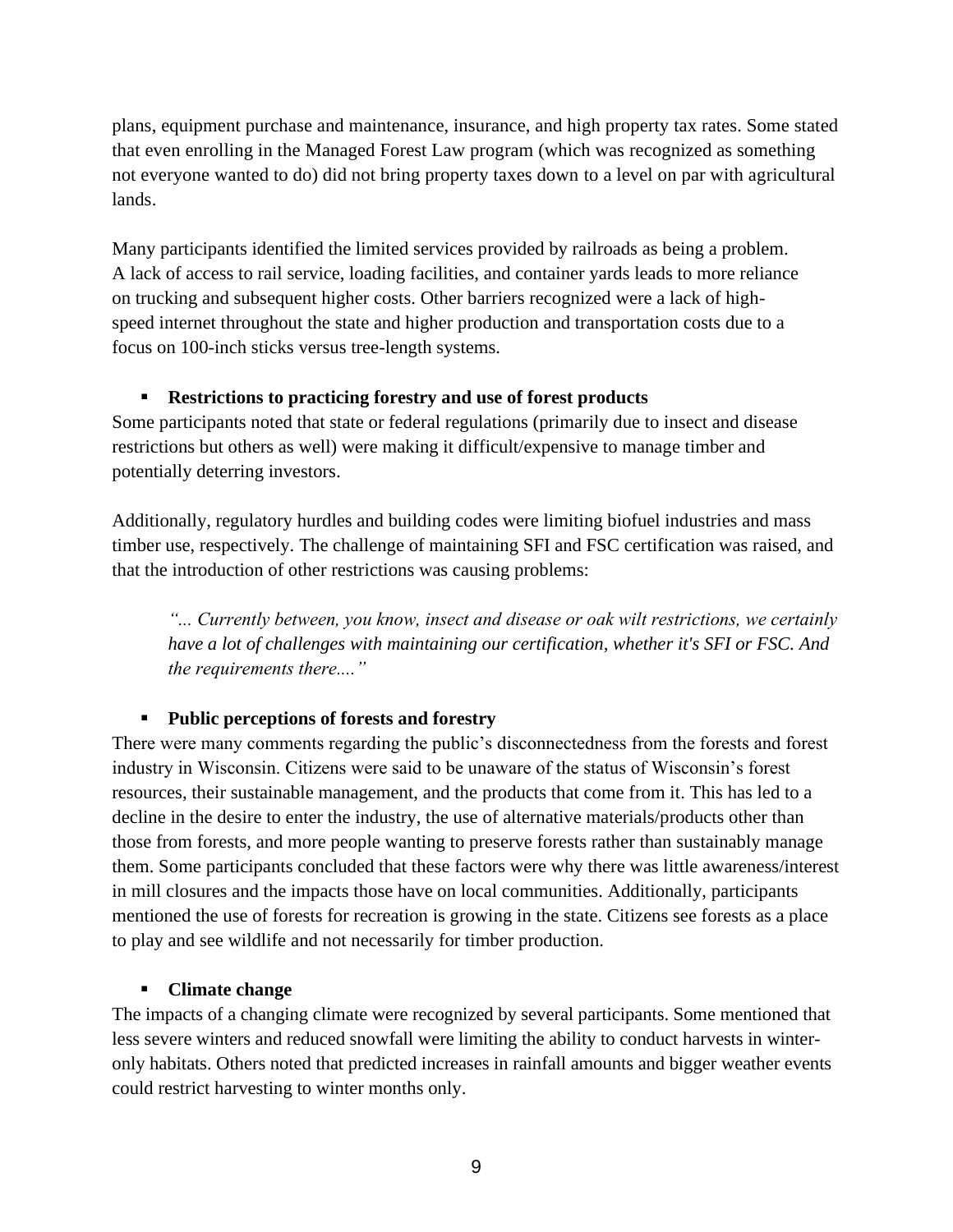# ▪ **Maintaining healthy and productive forests**

Although many participants acknowledged that the forests in the state were in good condition and, in general, sustainably managed, there were some comments on problems with the forests as well. Many of the problems identified revolved around the regrowth/regeneration of forests and the impacts of invasive species, pests, and deer on forests. There were also some comments on how there is a growing imbalance in age classes with a preference for older trees. Some recognized that it is difficult for Wisconsin's forests to compete with the growth rate of forests in the southern states let alone tropical countries.

# **3. OPPORTUNITIES FOR GROWTH**

▪ **Increase engagement of communities and cooperatives with their forest industries** A few participants expressed their support for the ongoing efforts to develop a cooperative that takes ownership of the Verso paper mill. Additionally, participants noted the need for political, technical, and financial support for communities and organizations to become more aware of and involved with the forest industries in their locale. Community support (up to and including outright ownership of local mills and industries) was seen as a way for citizens to become more engaged by having some sense of control over their own future and that of their community:

*"... It's maybe premature to say it's a success story, but I like the idea of a different model of operating the mills. And right now, as most people are aware with Verso, the Consolidated Cooperative, has formed to get that mill up and running. So, I think, like I said, it's probably premature to call it a success story. But I feel that's moving in the right direction right now."*

# ▪ **Identifying new markets for the forest industry**

Another discussion point raised around opportunities for the forest industry was finding and taking advantage of new markets. Carbon sequestration and selling carbon credits were regarded as potential opportunities that could be researched:

*"... One of the opportunities for landowners is to sell carbon sequestering credits to diversify their revenue income stream….Because we're managing it sustainably and certified. It's a great opportunity for the county to create a new revenue stream for the county from the county forest. And it's just another way we can contribute to climate change and to mitigating it..."*

Additionally, mass timber, nanotechnology, and sawing and marketing white pine products were mentioned as some of the markets that the industry could explore. Some participants, on the other hand, stated that they see recreational use of forests as a significant opportunity for expanding and balancing different uses of forestry.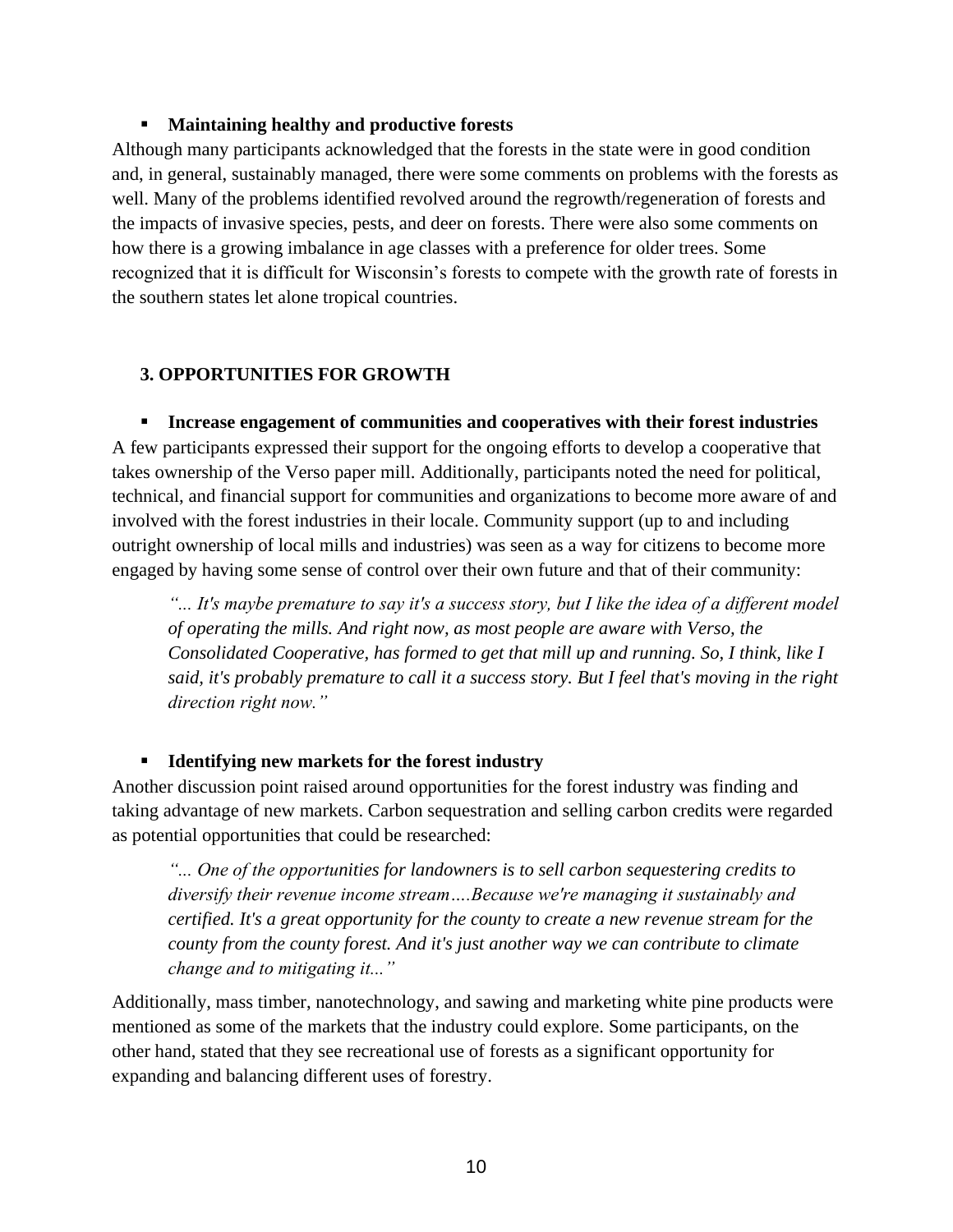# ▪ **Specialty products and products with increasing demand**

Many participants commented on how the forest industry can develop and produce specialty products and products with increasing market demand to successfully evolve and thrive in local and global markets. Some potential opportunities identified by participants were: white oak barrels and liquor storage products, nanocellulose building materials (in collaboration with the Forest Products Laboratory), timber mats, and particle boards:

*"Southern Michigan here a couple years ago, was able to attract ARAUCO, which makes particleboard, and that was a huge game changer for being able to do a lot more forestry in southern Michigan where their markets were very weak. So, if we can attract people that use that product, whether it's softwood pulp or hardwood pulp, it makes everything else possible."*

*"... specialty products, those are things that we should be looking after promoting and assisting the local, the Wisconsin mills in pursuing those things..."*

# ▪ **Paper products replacing plastics**

In several focus groups, participants indicated that the booming trend of paper products replacing plastics, particularly in packaging, is an important opportunity for the forest industry to grow into. Being aware of in-demand products, increasing customer willingness to use paper over plastic and kraft-pulp for packaging and packages are viewed as potential factors to consider in creating and amplifying this opportunity.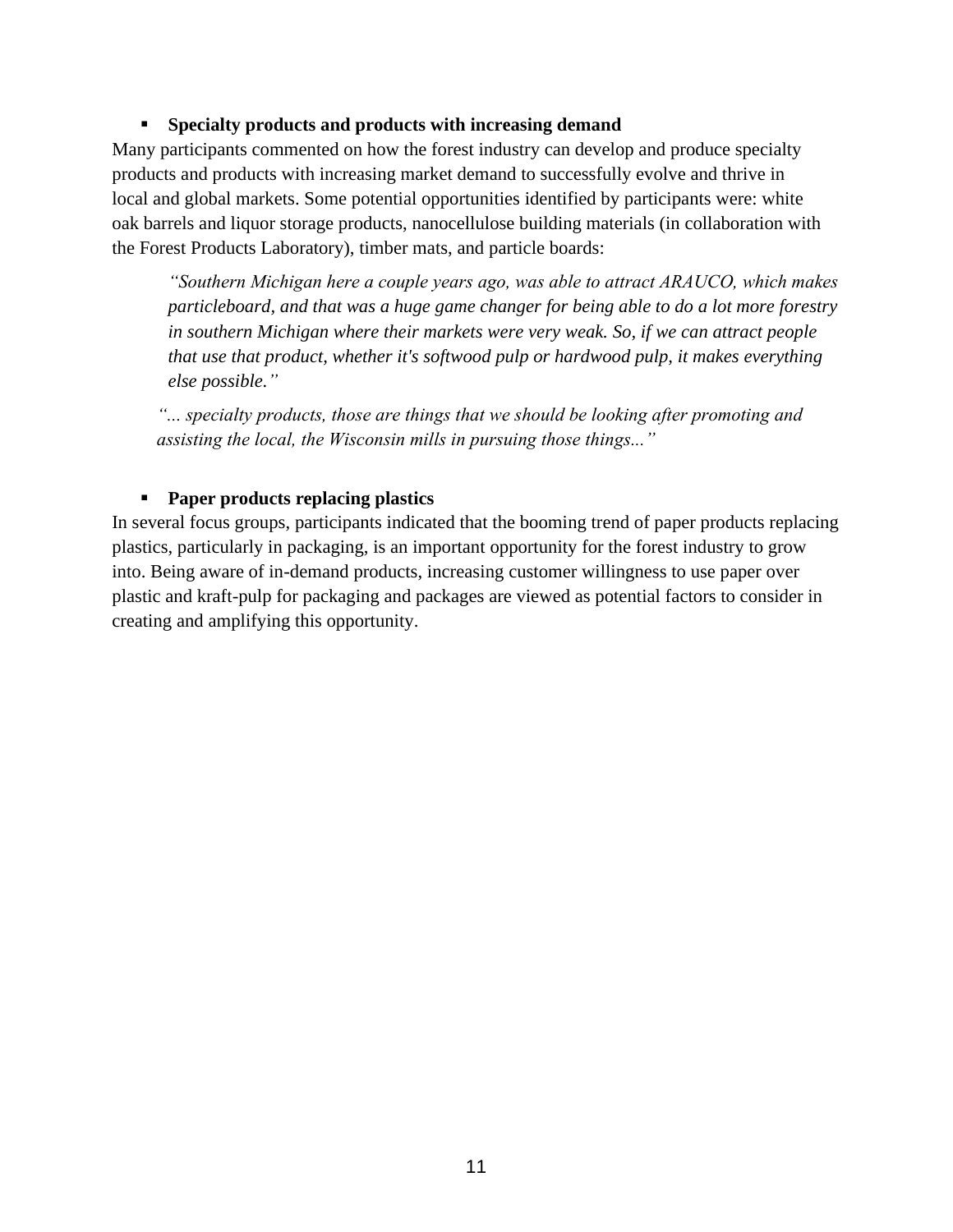# **4. RECOMMENDATIONS**

#### **i. Policy**

Support industry and woodland owners by prioritizing sustainable forest management, fair taxation, and cost-effective practices, supporting ongoing success in the forest industry, and encouraging new investments.

*"...We do know that for any of those things, what's going to position Wisconsin best is to have dynamic, diverse forests that are well managed for a balance of all the things we've talked about, across different ownership types with the continuing educational resources, the research that goes on the monitoring, the government agencies' support and you know, outreach to landowners and the MFL program, all of those things, you know, need to continue..."*

#### **ii. Communication**

**•** Promote and expand collaborations and communication between stakeholders towards improved work relations, productive discussions, and statewide commitment and involvement.

*"...The internal and external stakeholders of the forest industry must continue to collaborate to maintain what Wisconsin forest industry is already doing well..."*

■ Increase publicity and public awareness of the quality, sustainability, and benefits of forest products to people and communities.

*"...Educate the consumer on the reality of this, this is a sustainable industry, this is that alternative to the plastic, and all the other good things that come with it..."*

#### **iii. Collaborations with educational institutions**

Invest in technical education, workforce development and youth outreach programs. Include parents and teachers in educational efforts and strengthen connections between industry and all levels of education.

*"... I think within that there's also an opportunity for the forest industry, forest products industry to be aggressive about participating and cooperating on ongoing efforts with workforce development. In our region, there are a number of initiatives, things like, you know, having high school, elementary school children actually go out and job shadow work out, you know, sort of like a field trip, a forestry field trip, to get them introduced to the what's going on, what this industry is about..."*

• Promote scientific, research-based improvements and learn from local and global best practices.

*"...Look across the borders, see what other people are doing. Steal ideas from other states, other countries, trends in the industry..."*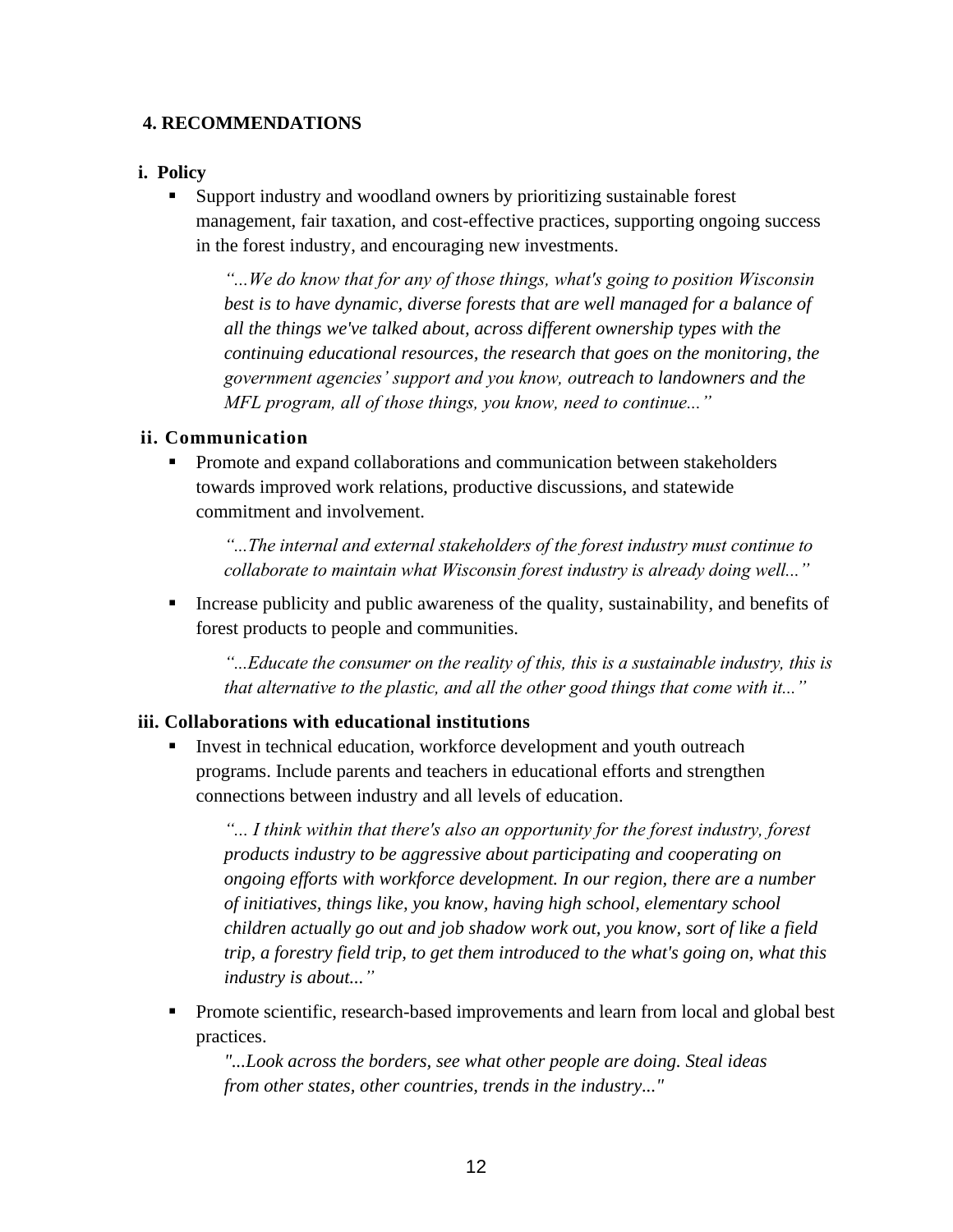# **iv. Products**

**EXECUTE:** Diversify and upgrade production and product types. Follow market changes to remain competitive and be prepared to adapt to new disruptions including natural disasters.

*"... I think sometimes change and innovation is always seen as a positive, but we need to take it in steps. And we need to make sure that the entire supply chain and value chain is prepared for that..."*

#### **v. Transportation and infrastructure**

▪ Improve infrastructure and transportation: Provide high speed internet, build more concentration yards, create shorter hauls, lessen road regulations, build more facilities

# **vi. FOOD FOR THOUGHT – Questions to explore in further discussions**

The questions in this section were posed by focus group participants and were not answered in the discussions. They are worth exploring for the future and benefit of the forest industry.

#### **i. Impact of natural disasters**

- What is the next "tree pandemic?" When will it occur next?
- What is the impact of climate change on forests and the industry?

#### **ii. Transportation**

- How will high transportation costs influence the future of Wisconsin's forest industry?
- What will transportation look like in the future?

#### **iii. Making mills economically viable**

- What could be done to put the forest industry at the cutting edge of food packaging and keep the mills relevant?
- What could be done to prevent mills from closing?
- What could be done to restore closed mills?
- What could we do as a state to make sure that we are on the cutting edge of future packaging and production to keep existing mills relevant?

#### **iv. Role of community in the forest industry**

▪ What helps the community grow urgency so that it can shape its own future? And what are the things that impede that?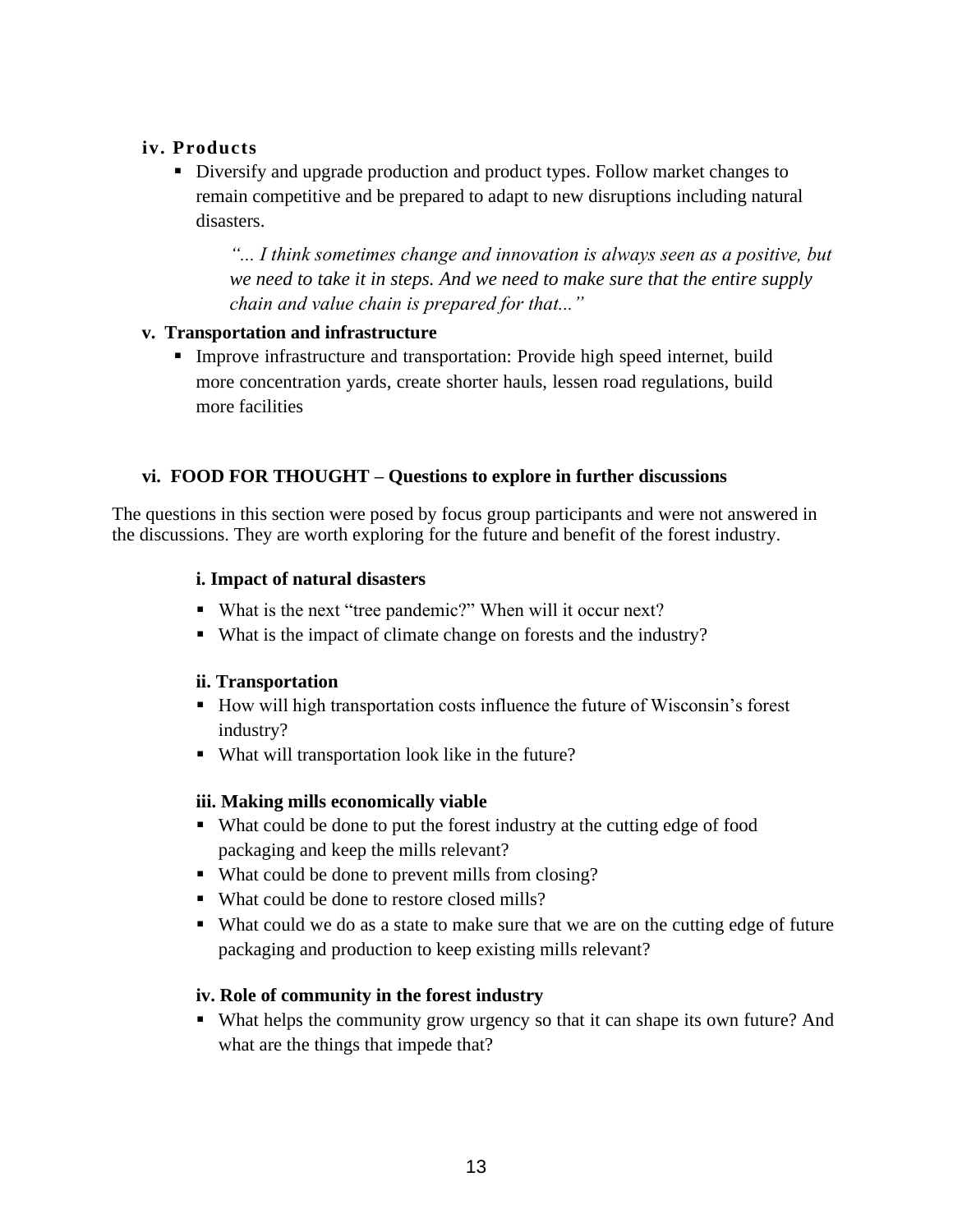#### **v. Creation of and expansion into niche markets**

- What niche markets already exist in Wisconsin and can be further explored?
- What niche products can Wisconsin develop and invest in?

#### **vi. Building partnerships**

- What are the existing and potential partnerships between Wisconsin's forest industries and other states or countries around the world?
- What role can the colleges in the University of Wisconsin System play in the forest industry?

#### **vii. Impact of regulations**

■ How do current/future regulations shape Wisconsin's forest industry?

# **NOTE**

The listening session discussions were successful in bringing together diverse viewpoints and addressing the questions in the interview guide. Although many broad themes were identified for improving Wisconsin's forest industry, the scope of the sessions did not provide for time to explore these in detail. Subsequently, this effort could neither provide additional information on all items identified nor evaluate the validity of some of the ideas mentioned. Participants identified other educational institutions with which to collaborate (Appendix B); and countries, states, and businesses to emulate (Appendix C).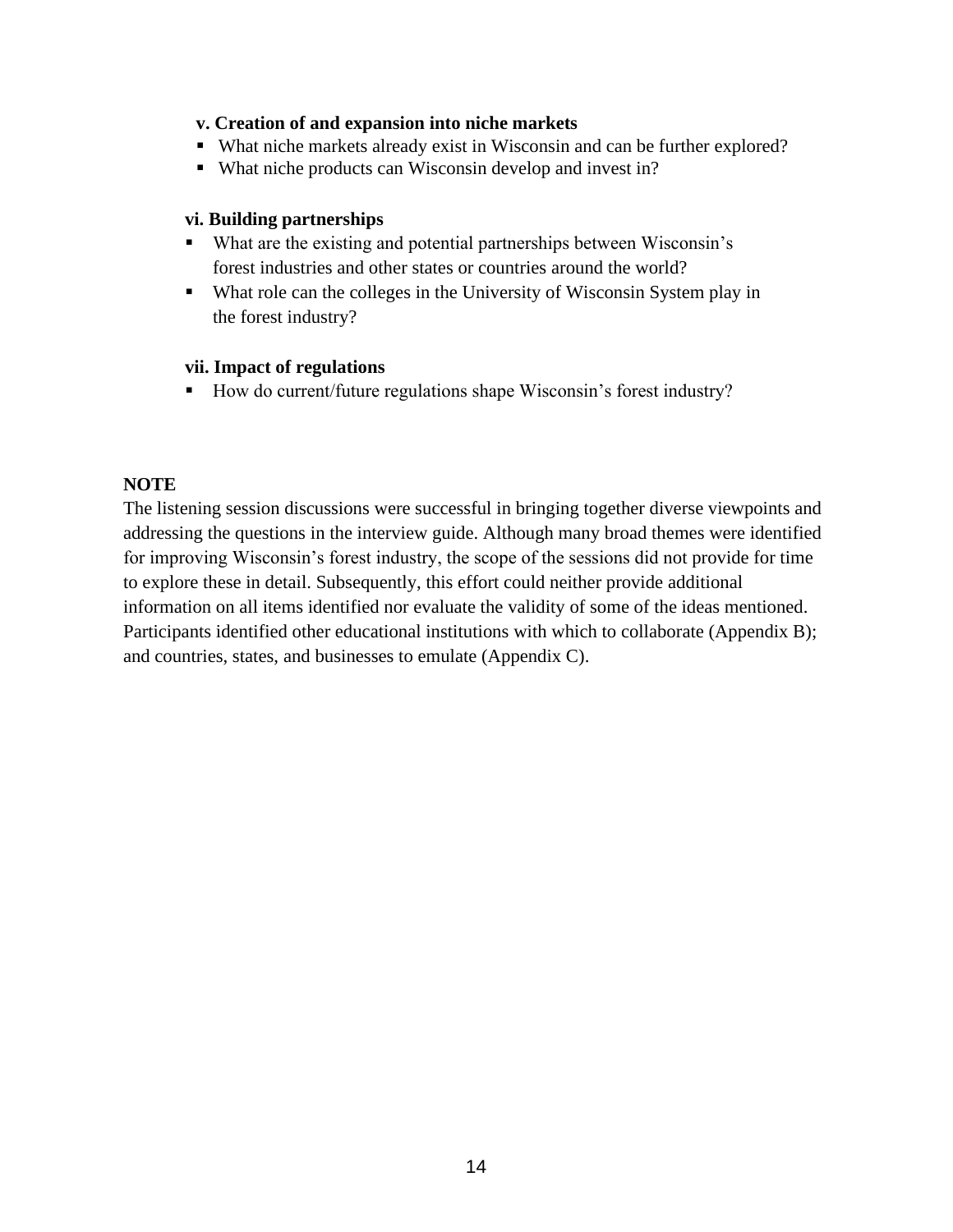# **REFERENCE**

Wisconsin Department of Natural Resources (2021). Celebrate Wisconsin's working forests during forest products week. Available on: https://dnr.wisconsin.gov/newsroom/release/50511 (Accessed in November 2021)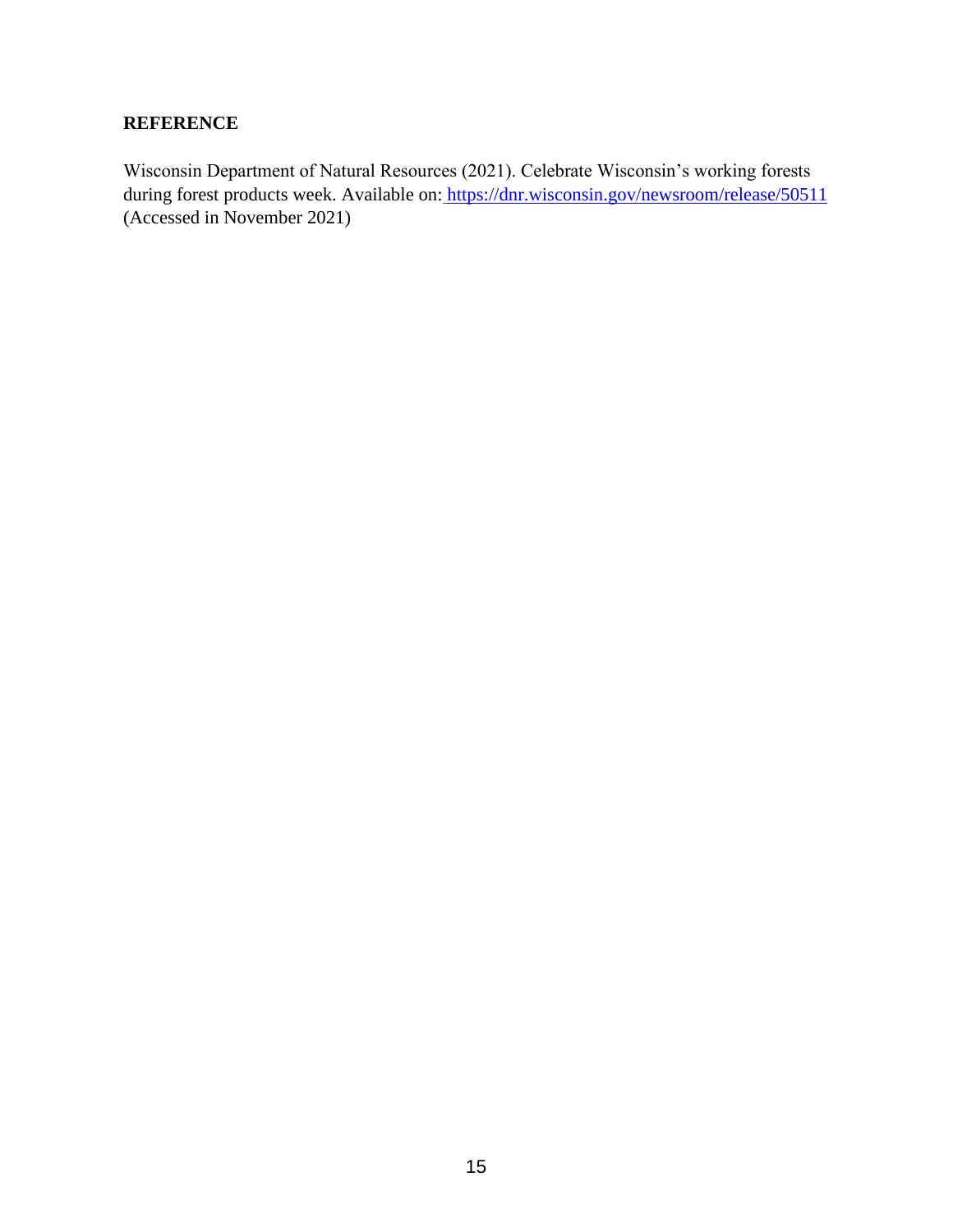#### **APPENDICES**

# **Appendix A**

# **Interview Guide**

#### **REDS listening sessions breakout questions**

We have the opportunity to engage in the Regional Economic Diversification Summit process, partnering with the federal government. Through it, multiple federal departments will coordinate their work together to help us advance our priorities as key stakeholders in Wisconsin work together to transition and diversify our forest products economy and related industry sectors.

One of the first steps in our REDS effort is to invite and listen to ideas from stakeholders—from across forestry and related industries, as well as community, education, government, landowner, environmental, and nonprofit actors. In general, we want ideas and perspectives about the best course or courses for the Wisconsin forest-related economy to evolve. Here are the questions we plan to ask during these listening sessions to inform this inquiry:

- **1.** What's still working in the industry that has been working for years? For each:
	- o What, if anything, do you see that might either continue to propel this—or threaten it in the foreseeable future?
	- o Why do you feel that this area is still successful and has lasted so long?
- **2.** What example can you share, however large or small, of where our forest-related industry is evolving successfully in Wisconsin? For each:
	- o What trend or reality do you think propelled the action in this example?
	- o What made it succeed?
- **3.** What do you consider the most critical challenge facing the industry that we can strive to overcome in order to maintain our forest-based industries? In other words, what worries you the most about keeping our forest economy a vital contributor to our state's economy and well-being?
	- o Why is it important?
	- o How do you see it affecting the industry?
	- o Do you have an example of anyone—anywhere—who is successfully addressing this challenge?
- **4.** What opportunity—no matter how large or small—do you consider a key opportunity to pursue to help Wisconsin's forest-based economy thrive into the future?
	- o Why is it a key to our future?
	- o How do you see it affecting the industry?
	- o What are the next one or two things we would need to know, to have, or to do to pursue this opportunity?
- **5.** Thinking over our discussion, what do we not know that would be good to know before we settle on any priorities?